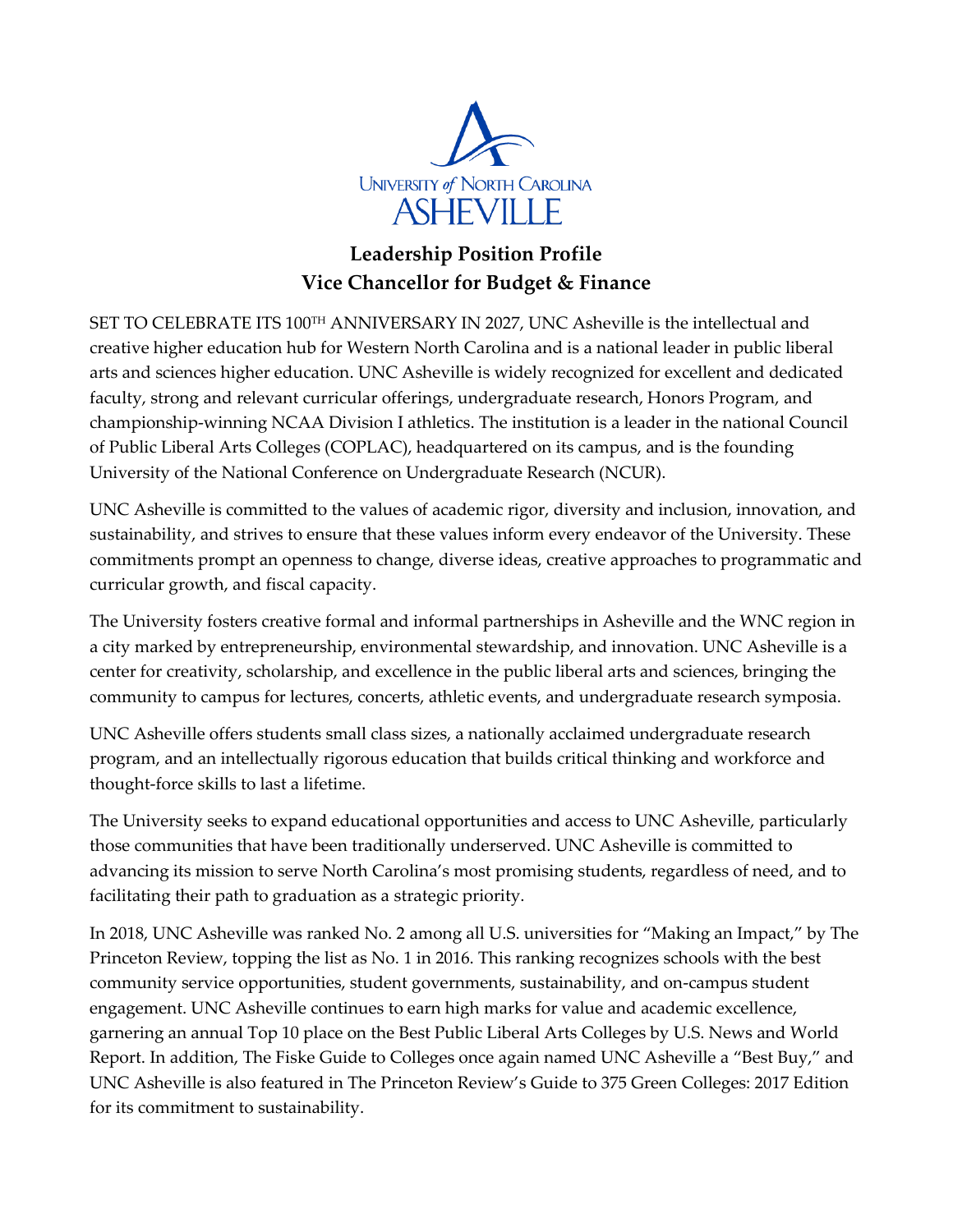#### **Position Summary**

The University of North Carolina Asheville (UNC Asheville) invites applications and nominations for the position of *Vice Chancellor for Budget and Finance*. The University seeks a visionary, strategic, and experienced leader who is committed to the distinctive role of a public liberal arts and sciences university to lead this division.

Reporting directly to the Chancellor, and serving as a member of the senior leadership team, the Vice Chancellor will be the institutional leader in the areas of Finance, Campus Operations, Information Technology Services (ITS), and Master Planning. This visible leadership role will be responsible for the strategic direction and effectiveness of the University's fiscal, business, information technology, and operational affairs and will serve as the UNC Asheville Foundation Treasurer. The Vice Chancellor will also be a primary UNC Asheville representative in matters associated with budget and finance with the UNC System Office and UNC Board of Governors.

The Vice Chancellor serves as a vitally important senior member of the administration and is expected to provide proactive, strategic advice to the Chancellor regarding the achievement of the mission of the University through sophisticated financial and administrative policies and procedures. This position establishes clear priorities and practices that ensure fiscal accountability at all levels. This position provides leadership to the budget development process. The Vice Chancellor is responsible for the long-term planning and forecasting of existing and potential new revenue streams and funding opportunities, in partnership with the Chancellor and other institutional leaders.

The position requires a person of high integrity who is a strategically focused, diligent leader with meaningful leadership experience in financial management, including the management of complex budgets and integrating budget decisions and strategic planning that will ensure institutional efficiency. In addition, this leader will have a track record of building a culture of teamwork, collaboration, trust, mutual respect, and commitment to best practices in higher education finance. The person will demonstrate an ability to attract, motivate, and retain talented professionals.

### **Required Minimum Qualifications:**

- Master's degree in a related field or a Bachelor's degree and significant equivalent experience.
- Minimum of five to seven years of senior level leadership in the area of budget and finance in higher education or comparable environment.
- Demonstrated leadership skills in complex environments.
- An effective, strategic, and inclusive leader committed to the highest standards of integrity, problem solving and excellence in written and verbal communication.
- Established track record of creating a culture of teamwork, trust, mutual respect, and commitment to best practices in higher education finance.
- Evidence of entrepreneurial thinking that leads to new strategies and partnerships and seizes opportunities to amplify UNC Asheville's vision, values, fiscal capacity, and success.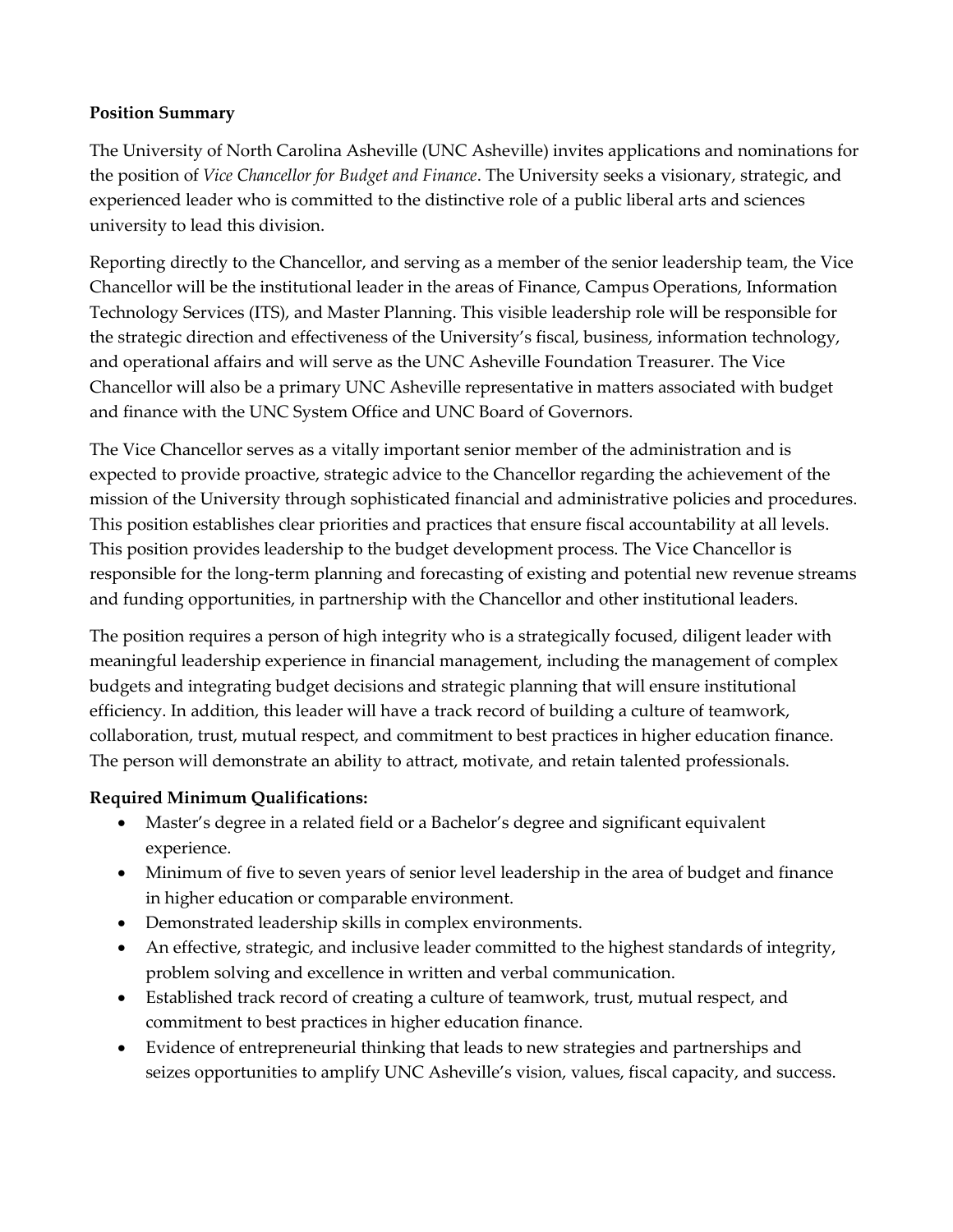• Demonstrated use of data-driven decisions to advance institutional priorities related to fiscal and operational affairs.

## **Preferred Qualifications**

- Master's degree in business, accounting, finance, public administration, or equivalent.
- Career history that shows progressively increasing responsibility for financial and business operations in higher education, public administration, or in an organization of significant size and complexity.
- Demonstrated ability to interact effectively with a broad range of external constituencies, such as news media, governing boards, corporations, and various levels of state and local government, in addition to all University constituencies, including Trustees, staff, faculty, students and volunteer boards.
- CPA license, or other field-related certification or credential.
- Demonstrated facilities planning and construction project experience.
- Demonstrated awareness of, and support for, best practices in cyber security, policy compliance and risk management in information technology resources; experience providing strategic direction and operational support in information technology is an asset.
- Evidence of being innovative and creative, particularly related to solving complex business and financial problems that lead to cost savings, revenue generation, service enhancements, or other types of value-added innovation.
- Experience in strategic approaches to build fiscal capacity.
- An entrepreneurial and creative mindset to help the University implement and achieve innovative projects and concepts, including but not limited to Millennial Campus designation and core campus programs.
- Ability to manage a high volume of work while being a creative problem solver with a rigorous work ethic.
- Proven experience and depth of understanding of current best practice in budget and finance as well as in higher education and related fields.

## **Knowledge/Skills/Abilities**

- Ability to maintain confidentiality, use excellent problem-solving and conflict resolution strategies, use responsible independent judgment, and work collaboratively with different constituencies in a diverse and dynamic university community.
- An in-depth understanding of and commitment to the distinctive public liberal arts mission of the institution.
- Effective communication and excellent supervisory and management skills, with the ability to work effectively in a team-oriented environment.
- Knowledge, proven management skills and analytical problem solving abilities relevant to the diverse areas the Vice Chancellor will supervise (budget, finance, master planning and real estate, facilities planning, facilities management, information technology, sustainability, and grants and contracts administration).